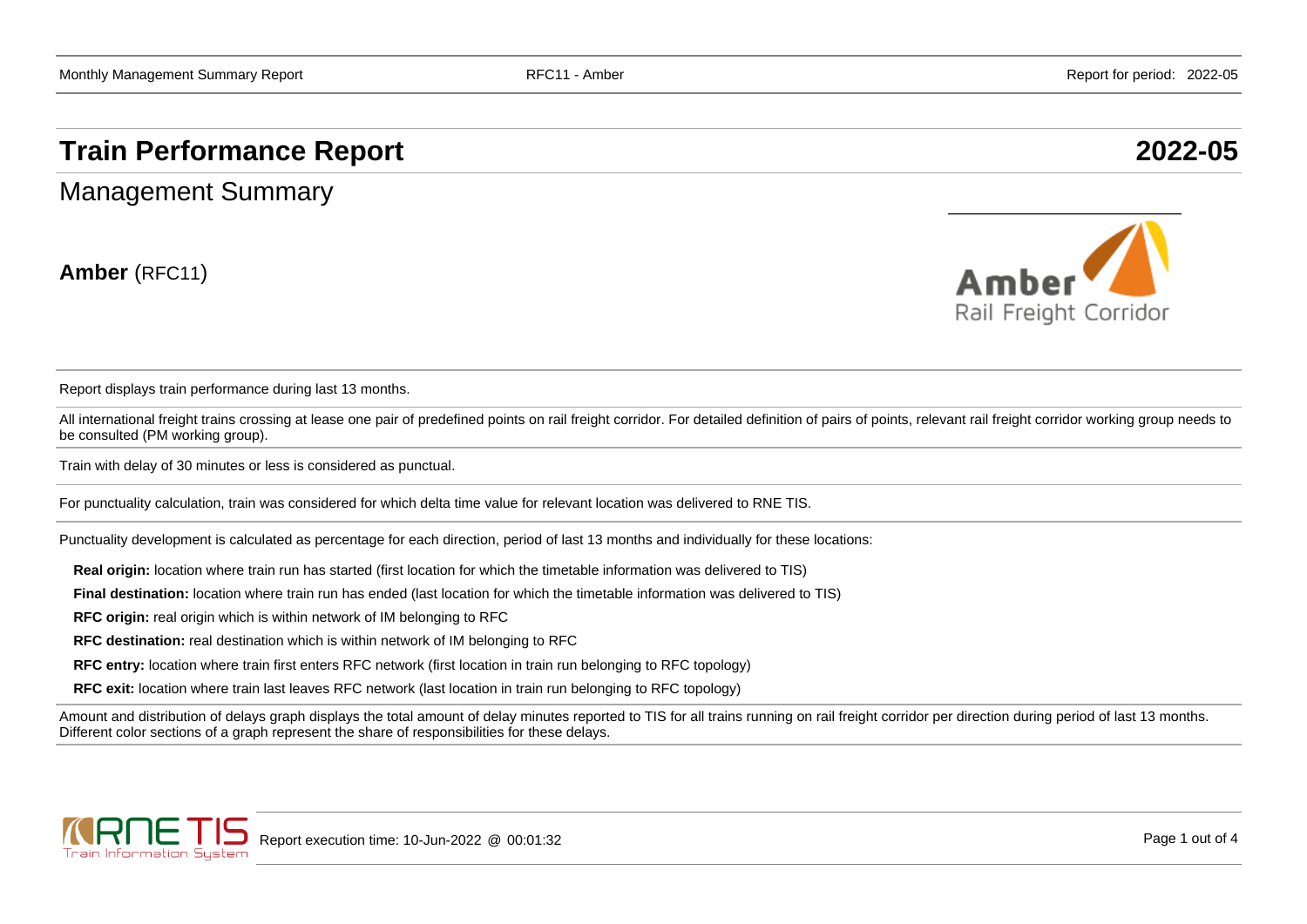### **Punctuality development over period of 13 months North-South North-South**



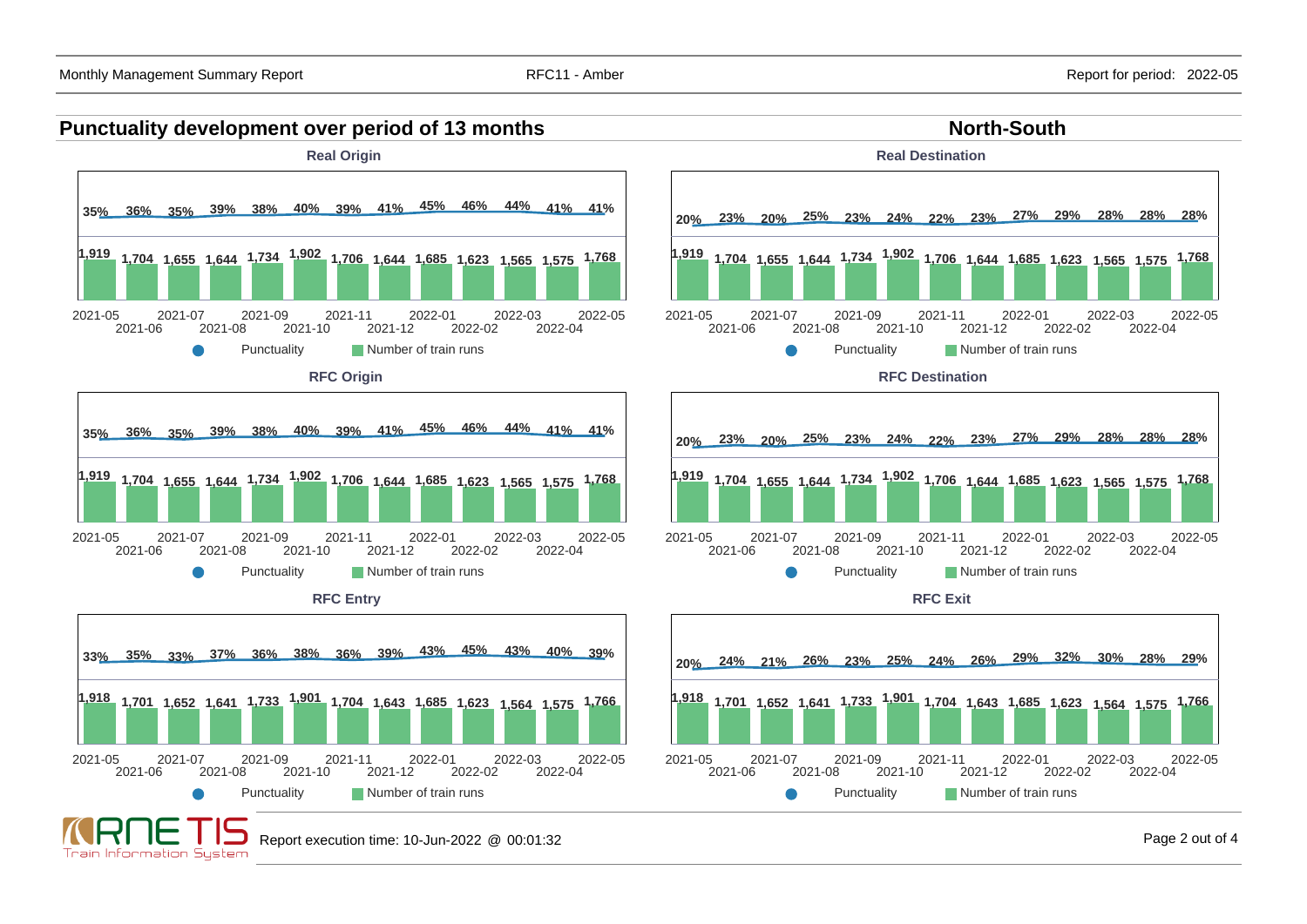### **Punctuality development over period of 13 months South-North South-North**